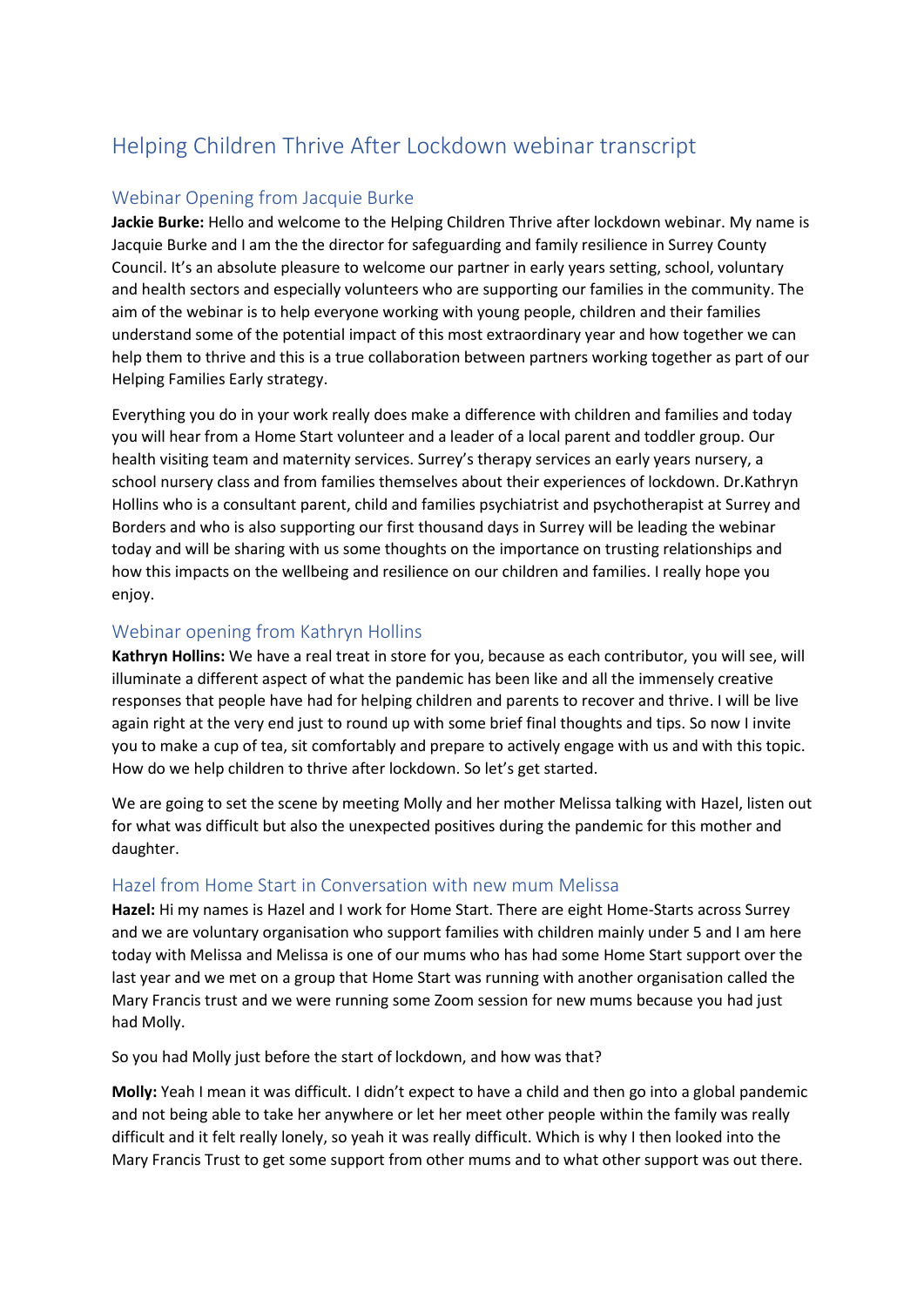**Hazel:** And then through that we met, didn't we? And you came to a couple of those sessions and I know one of the things that all the mums found really helpful was just being able to chat to each other, so how did you find those Zoom sessions?

**Molly:** I mean after the first one, the first one was a little bit daunting but after that it felt alright, it felt nice to know that I wasn't the only one. I wasn't the only one struggling with day to day issues or problems with molly, it just felt, I felt safe and I think that is the most important thing that was needed. And, on those sessions then, we were able to just get chatting then and I was able to tell you a little more about Home Start and the type of support that we offer families. It was then a little bit later that that we then reconnected back in with each other.

So, in that in between time what sort of things did you do, to sort of, make the most of being a new mum in a pandemic with a baby when you couldn't really do very much. I think to start with I was very closed off and I didn't really know the correct way to go about things but then I decided to just put myself out there. And I downloaded some Apps on my phone called Mush and Peanut and they're like Tinder for mums. So you could swipe and meet other mums in the area. And that was nice, it was nice to have someone else to talk to and for her to have other babies. That then led me to create a local WhatsApp group where any mums in the area could join the WhatsApp group and we could use it to support each other and then we started meeting up and doing weekly meet ups and then I was also supported by other people at the hospital which gave me more the professional support that I needed rather than just the social support. Then it just kind of just went from there, as my confidence grew I opened up to other routes that I could get support from. Whether it be from my nursery nurse or a life coach or other mums or Home Start.

There is just so much out there, that unless you know about it, it's really difficult, especially when you are a first-time mum. I think it's hard to know what is the norm and what support you should be having. You just don't expect to feel some of the things that you feel when you're a mum and like I think, some people have to deal with postnatal depression and anxiety and all the other mental health sides of it to then have a baby on top of it, during a pandemic, is really hard. But then when I look back on it now I'm like gosh I did that. I had a baby in a pandemic and she's great. And look at her, she's amazing, she's walking, she's talking and, going for the bushes. And she's amazing isn't she and she's doing all the things that she should do.

Yeah, she'll be none the wiser when she is older and I tell her about all what happened in this first year but I think it has definitely been a learning curve but I wouldn't change it for anything.

**Hazel:** Is there anything that you would say was just like a very big challenge last year that you think, that actually everybody out there who has children, who has babies is maybe struggling with this and how can other people help them.

**Molly:** It's a difficult one, because last year wasn't all amazing, there were times when it was really difficult. I had extremely bad post-natal depression and I think it's just checking in with people, it's really important to check in with those people who have just had a baby or not necessarily even just had a baby, people who have children and just make sure that they are okay and be that support.

Because we don't always need the professional support we need the social support and just to have someone there I think is really important.

**Hazel:** The first time that I met you Molly was about this big, on Zoom, laying on you and I know at that time there was some things that you were just a bit worried about, weren't you? About being able just to know what she needed and when she needed it and all those sorts of things and over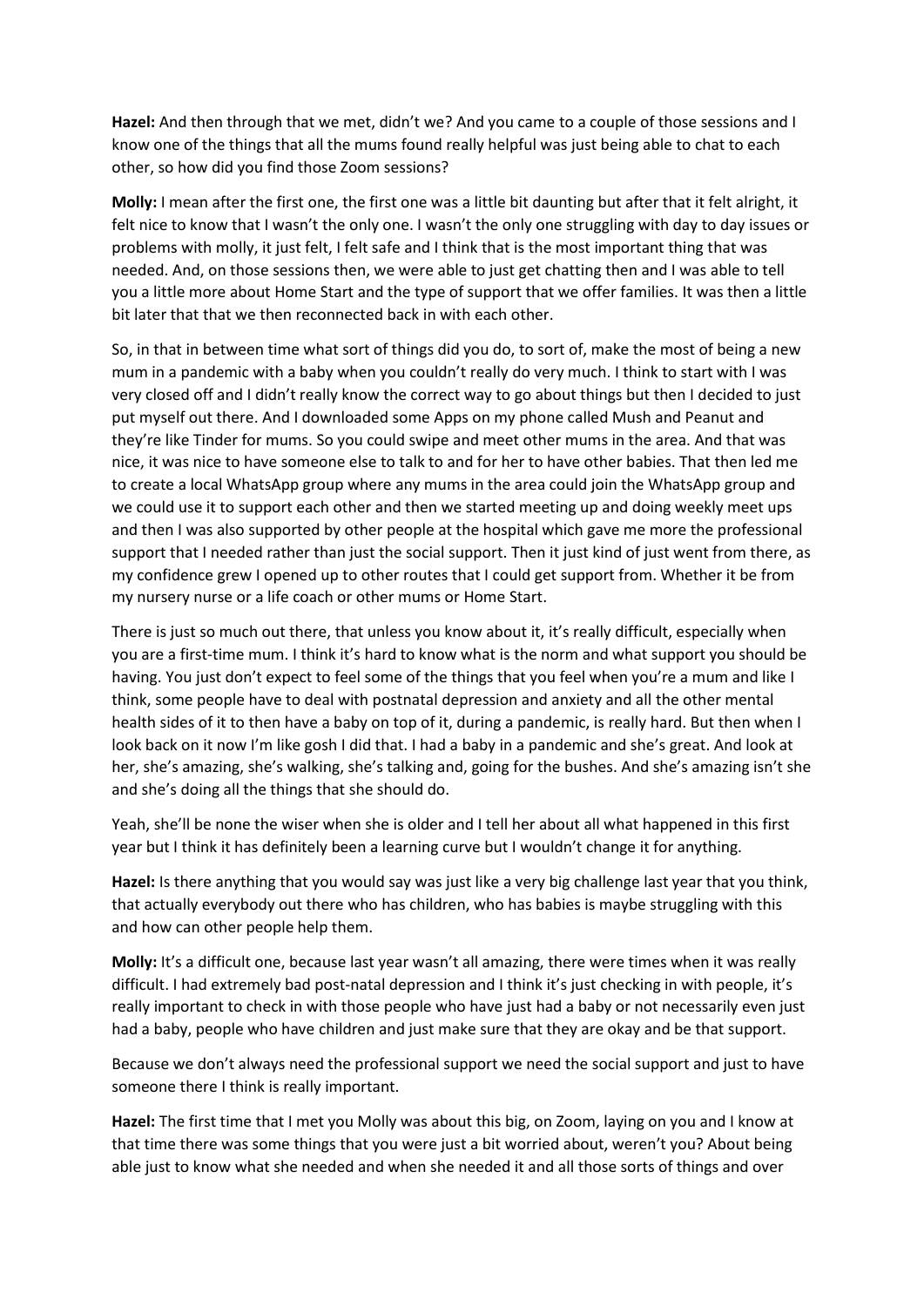this last year, obviously you've spent lots and lots of time with her and she's developed amazingly. She's walking and talking, she's looking around at things. How have you found that, just gradually getting used to who she is as a little person?

**Molly:** It's really nice, I mean it's nice seeing her develop, at the beginning I was quite worried that she hadn't done any crawling or any rolling over and then she just got up and started walking and I was like OH, okay, clever pants! It was really nice and it's nice to see her develop into a little human being and to know that I created that and that all the stressful days were worth that. I love her to pieces and she has been the best thing to come out of a pandemic and she, she's kept me going. Like when the days have been a bit rough I just have to look at her and see her dancing or see her doing something silly and it just brings me back to reality that I am her mum and that I would do anything for her. And you've done a really good job.

### Kathryn Hollins link between videos (one)

**Kathryn Hollins:** Oh I hope you enjoyed that. She really has done a good job, let's celebrate all that parents and children have managed during the lockdowns and well done to each and every one of us for what we have achieved. Did you notice what helped Melissa? Having a safe space to talk with other mothers and share all of her feelings, that really helped her. We also could see the warm relationship that she has developed with Hazel. Now we are going to move onto our next video and this is a presentation that I have prepared especially for you, it's about twenty five minutes so do get comfortable and I hope that you enjoy it, see you on the other side.

### Keynote talk from Dr. Kathryn Hollins

**Kathryn Hollins:** I would like to invite you to engage with me in thinking about how we help children thrive during this period after lockdown, how do we do that? My role is as a child psychiatrist and Psychotherapist and I have a particular focus in the first thousand days of life. So from conception through pregnancy, through infancy and into the early years and that why I am speaking with you today. So how do we help children thrive, have a look at this photo. I really like the way this child is smiling, looking up at the camera. Clearly confident, energetic, lively. Really thriving, how do we do this?

How do we help children to feel like this child feels. I am going to be talking with you partially about what we do as practitioners, as parents on a day to day level with children in our relationships. I am not going to be focusing on social or economic that might impact or influence the way we help children thrive. So the way that we help children thrive is by paying attention to the needs of everyone. It's the needs of children, it's the needs of parents and families and it's also the needs of practitioners. We are all so inter-connected that it really makes sense to think about the emotional needs of each of us. In this picture you can see some of the interconnection at play. There is the boy who is wanting to move forward in his journey and his father trying to hold on and go with him. There is the mother who is looking back and is encouraging the daughter to take another step and then these two adults are managing to hold onto each other and support each other in meetings these very different needs of these two children.

And that's just four people, there are so many different needs for us to hold in our mind when we are thinking about children. So where do we start? We start by developing trusting and safe relationships. It is that simple and it is that profound. Children grow deep and interconnected roots for healthy developments through their attachment relationships. This is what helps them to withstand change and loss and manage all their feelings. This picture of a tee is a wonderful visual description of how interconnected nad rich the life of a tree is, just like a human being. All those different neuronal connections that are firing and wiring when we are forming attachments, when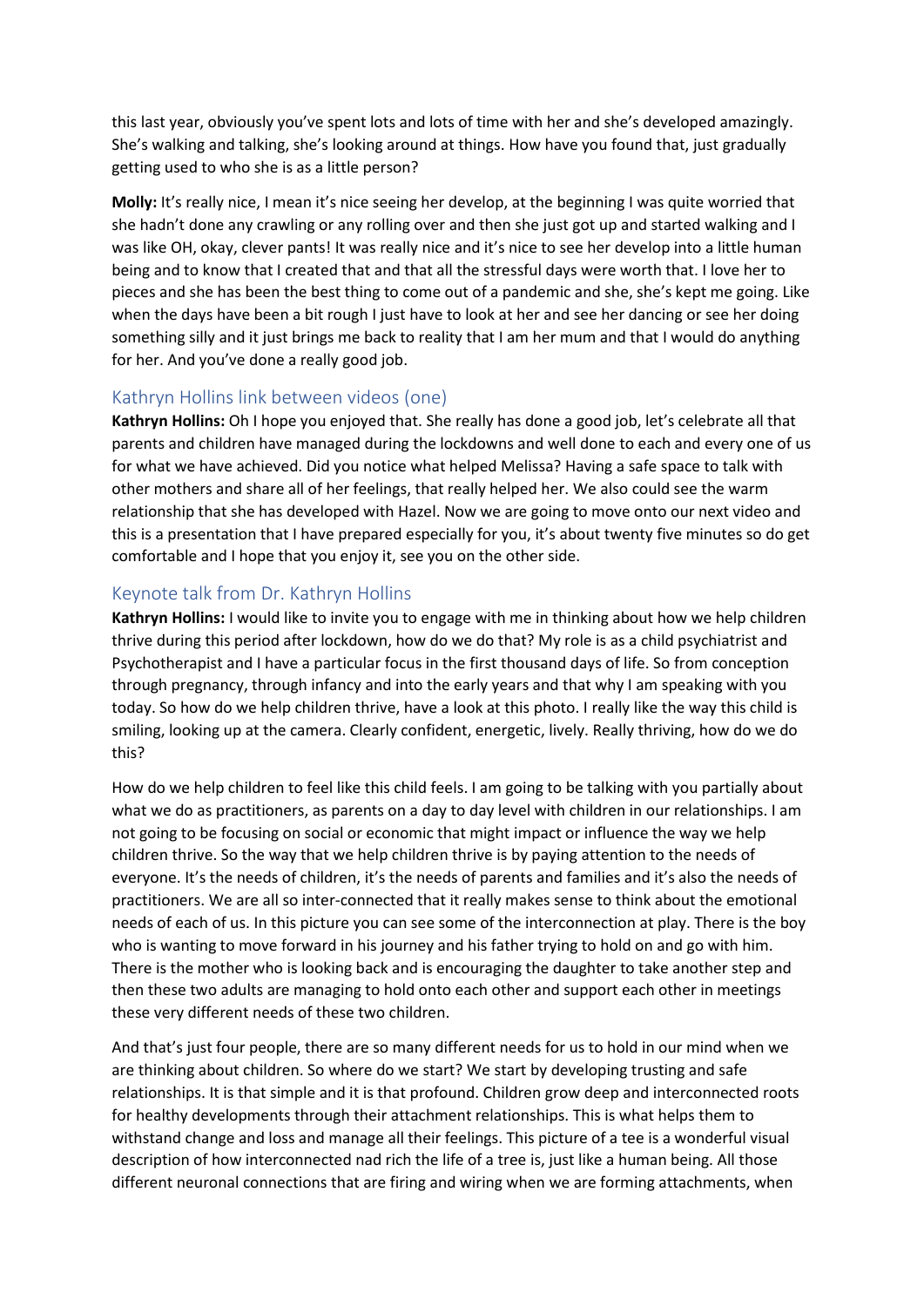we are forming our relationships. Children become grounded, confident, trusting and empathic by the process of being with sensitive and responsive adults and this is how they learn and how they grow up. Children grow these strong branches, like the ones you can see in this picture, when they are supported to explore their world. So how do children build trusting relationships? Lets use this map to illuminate what happens between a child and an adult, moment by moment. This map is the circle of security, which is a relationship tool that helps us to recognise and then meet children's emotional needs. It's a way of showing visually how children build secure attachments with their parents and care givers. I am going to take you on a journey around this circle so that you can see what is hidden in plain sight when trying to understand a child's needs. So, looking at this circle. We start with the hands on the left-hand side. These hands are, in attachment language, a secure base that a child forms with their parent or care giver. So, have a think about a baby. At the very start of life, they are showing their feelings. Their feelings of hungry, of discomfort. Being too hot, being too cold.

And when a parent is able to responsive and sensitive the child's needs are met and they feel more secure, more loved. This process enables them to step out on this process, onto and over the top of this circle. Step 1, I need you to support my exploration. This is a picture of a child, walking out, stepping out to explore the world and our job is, as adults, to support and delight and enjoy this child's experience. It's amazingly really, if you think about it, how children develop the confidence to move away and find out what is out there. The next step is coming back on the bottom of the circle and these are the moments when the children need to come back to their parent for reassurance or because they have fallen or they are feeling a bit unsure and what they need from us as the adult is for us to welcome them back. Welcome by coming to you, so this is what children need. I need you to welcome my coming to you. This is a lovely photo too, of a child being absolutely, one hundred percent welcomed back in this moment by mum and being picked up and lifted into the air. So this is tep 3, the third stage of this circle that children go around all the time, in fact we all do. Going out, coming back. This third stage is the hands. The hands that welcome a child in when they need to come in for comfort and protection. For being delighted in, or to deal with their feelings and to organise their feelings. I need you to be the hands that hold me. Here is a father absolutely being the hands for his son and holding him whilst he needs to be held, for whatever reason, positive or negative. So when we think about helping children to thrive what is that they need from us so that we can rally be there through their process of forming good trusting relationships.

So what children need from is shown in this statement. Everything I need to know about supporting security. We need to be bigger, stronger, wiser and kind. We need to follow children's needs and when necessary take charge. It's a big job being the hands for children and that's what we do for them. So how do we do that? How do we take on this task of being the hands for children. Well, what parents need from practitioners, from family, from friends in order to meet the emotional needs of children is to hands arounds them so that they can be the hands for the child and this picture shows that really well.

Here are these children going around the circle of life. Here are these hands ready to hold and catch and nurture and here are these great big hands around everything which is supporting parents to do this really important task. This is what we as practitioners needs to do for parents. So what is the impact of the pandemic on children's health and development and what can we do about it. In order to answer the question about the impact of the pandemic I would like to start with thinking about the ordinary everyday experiences and transitions that babies and children experience. The everyday life, comings and goings that children needs support from adults in order to regulate their emotional states. Just have a look at this list. Have a look at what children are dealing with in the morning,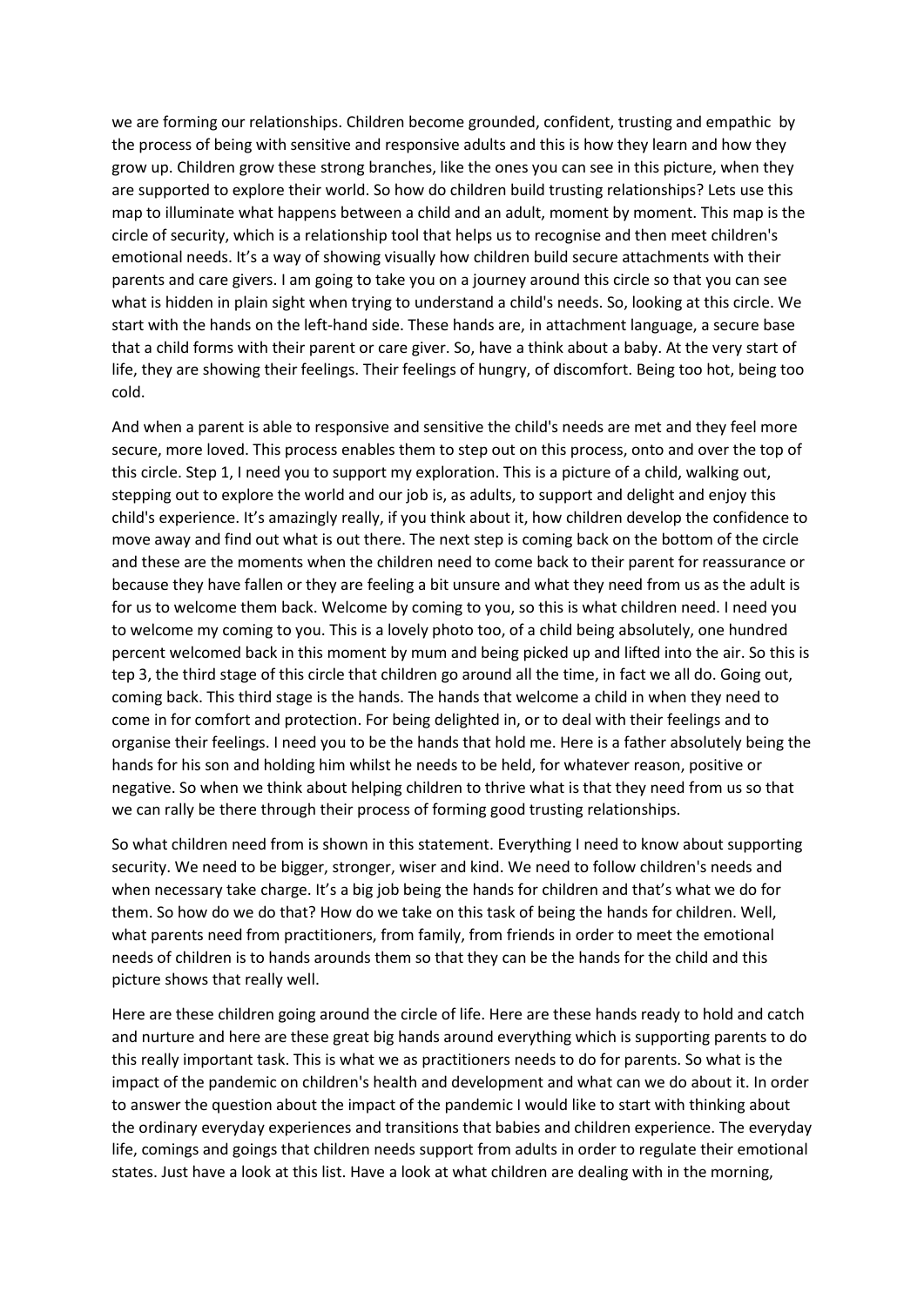during the day, in the evening if they are leaving the house to go to child care or go to school and then come back again.

There is a lot for children to manage and become familiar with and cope with and when life is settled enough and calm enough children manage a lot of this extraordinarily well with the support of the adults in their lives. Both at home or in different settings. For some children even these are challenge and we need to remember that too, what this feels like for children even in ordinary times. So what happened to babies and young children to manage everyday experiences during the pandemic? Everyday life as we have just reflected on already requires children to be managing many transitions, for some babies and children during the pandemic they will have lost a parent or a close family member and they are needing to come to terms with grief in developmentally understandable ways.

Adults have been profoundly affected by the lockdown, and in many different ways. Some of living with still overwhelming grief and anxieties as a consequence. Children need sensitive, responsive adults, to accompany them through the journey of each day and this is even more so during times of great loss and change. But, as adults we are less emotionally available for children when we are distressed, scared, angry, devastated by what life has thrown our way. This will be true for parents and for practitioners. Children pick up our emotional states, they are really good at it. Sot his can effect their ability then, to make sense of their feelings and their experiences and it can effect their long term health and development. What we need to remember throughout this presentation is that things can change, it's never too late.

Children's brains are incredibly flexible, malleable, plastic. We can make change happen, so hold onto this whilst we are talking about these difficult things. So what happens to those ordinary transitions when life around a child is stressful? Or difficult? Instead of being manageable through the help of the adults who are interacting to help regulate a child's emotional experience, instead of that it feels rather different. And all these small changes that look very small to use as adults, may feel overwhelming or not so manageable. I guess that is for us to hold in mind when a child presents in ways that we are not expecting about something that seems so ordinary. It all feels too much to manage, perhaps because of what has been happening or what is happening right now. So coming back to the circle you cans see that children that have had difficult experience throughout the pandemic, either personally through their parents and families experiences or both may find it much harder to go out in world, over the top of the circle and explore and feel free to be curious. They may really need to be held, they may need to be in those hands much more in order to build up their trust again and build up their sense of security and confidence, and that's okay if that where they need to be then that's absolutely the right place, let them be there and let them build up and recover and gradually find a way of exploring the world again I am now going to introduce you to the still face experiment by Dr. Tronick, this has become a rally well known video showing an interaction between a mother and a baby and I really hope you are touched by seeing it.

Whilst you are watching notice how quickly the baby is aware of her mother's emotional availability disappearing, just see what happens. Babies this young are extremely responsive to the emotions and the reactivity and the social interaction that they get form the world around them. This is something that we started studying this thirty to forty years ago when people didn't think that infants could engage with social interaction. In the still face experiment what the mother did was she sits down and she is playing with her baby which is about a year of age and she gives a greeting to the baby and the baby gives a greeting back to her. This baby starts pointing at different places in the world and the mother is trying to engage her and play with her.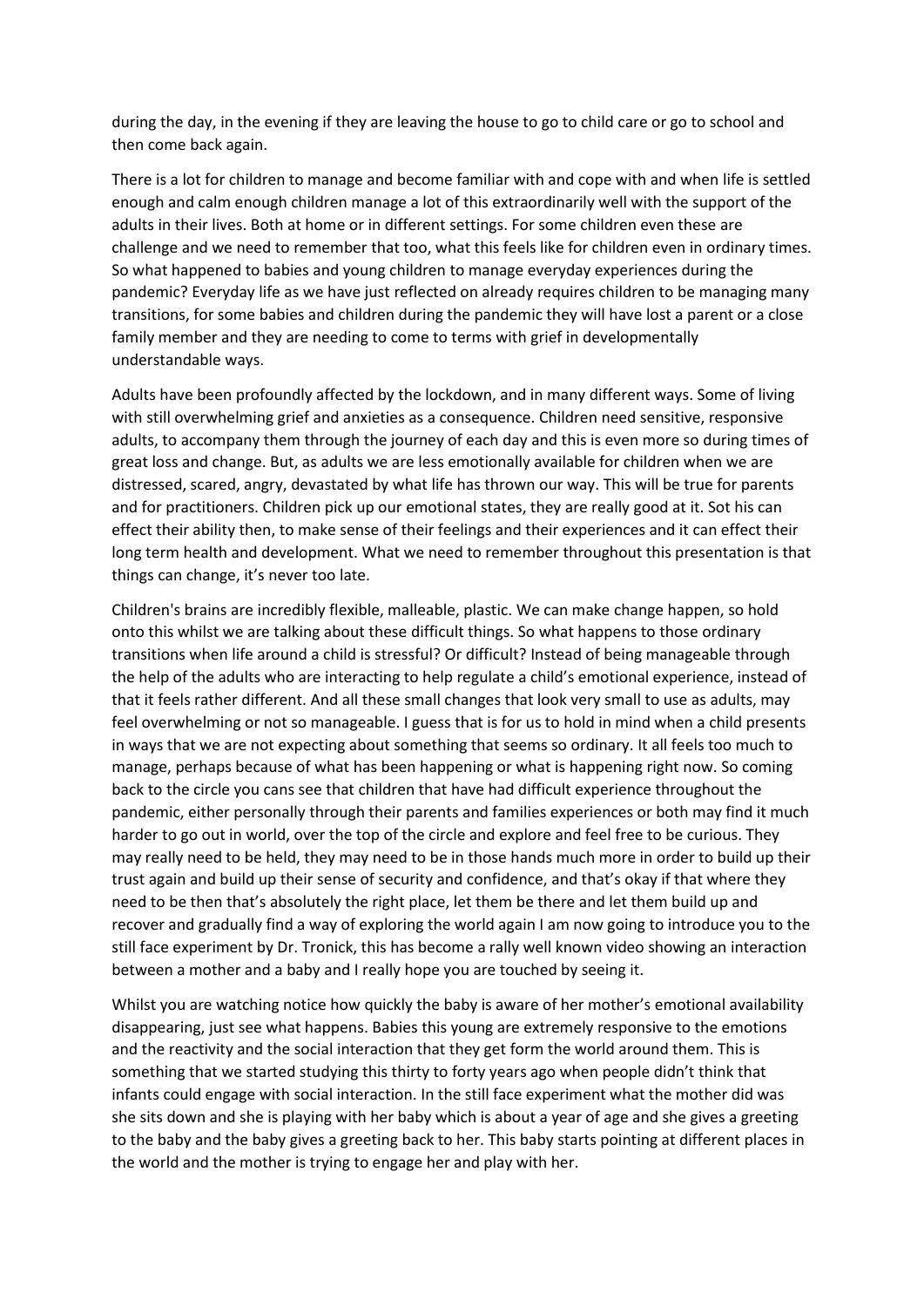They're really working to coordinate their emotions and their intentions. What they want to do in the world, and that is really what the baby is used to. And then we asked the mother to not respond to the baby. The baby very quickly picks up on this and then she uses all of her abilities to try and get the mother back. She smiles at the mother, she points because she is used to the mother looking where she points. The baby puts both hands up in front of her and says what is happening here. She makes that screechy sound at the mother, like come on, why aren't we doing this? Even in these two minutes when they don't get the normal reaction they react with negative emotions. They turn away, they feel the stress of it, they actually may lose control of their posture because of the stress that they are feeling. It's a little bit like the good, the bad and the ugly. The good is that normal stuff that goes on, the normal stuff that we do with our kids. The bad is when something bad happens, but the infant can overcome it. When you stop the still face the mother and the baby start to play again.

The ugly is when you don't give the child any chance to get back to the good, there is no reparation and they are stuck in that really ugly situation. How did you feel when you were observing the baby? What was it like for you? And what do you think it was like for the mother? I am always so moved by the moment in which the mother reconnects and says I'm here and the baby is able to reconnect and they are able to repair this rupture between them. So does everyday distress matter for children's long term physical and mental health? When parents are overwhelmed, stressed or depressed for long periods of time and children don't have other adults that can offer emotional availability this can create toxic stress in children and this can effect long term health and development.

This is why we need to take this seriously. As we showed in the still face experiment there are always going to be moments when we are not in connection with the child. That is ordinary, we don't have to get it right all the time. But toxic stress is about when things go on and on for a child and we want to really prevent this as practitioners and as parents. We want to really think, what is lifelike for this child? Are there things we can do to make changes and how can we do that? Let's really think and share. We need to listen and accept feelings, see what the feelings are. And we need to accompany children, parents and each other through hard times. So that everyone can develop their emotional resilience. What can practitioners do to help children thrive? I have developed and A B C with my colleague Jenny Peters.

A for Anticipate and be curious. B for being with all the feelings and C for celebrate each step. So I am going to take through this A B C and I am looking at this photo again of this child, let's really remember what we are talking about. Helping children to thrive. To help children to feel good, to feel healthy, to feel able to engage with the world. This is A for anticipate. Can you anticipate before you meet with a child or a pregnant woman, or with a couple or a parent what life might be like for them? At what stage of development was this child during the pandemic? What might they have missed? What stage of family life, this mother or father, during the pandemic? What might be difficult this pregnancy, at this stage.

So for example, say for example you are meeting with a pregnant woman. Pregnant with her second child, one thing you might anticipate is that if she was pregnant with her first child during the pandemic should would have had a very different experience than what you can offer her now during more ordinary times. When it is easier to meet each other, it's easier for her to meet other pregnant women. It's easier for her baby, for her partner. What was it like for her during her first pregnancy? Was she alone a lot? Did she feel able to ask questions? When she had her baby was she supported in the way that she had hoped? There might be real grief in her about what it was like during her first pregnancy, during that first newborn experience and she may be excited about this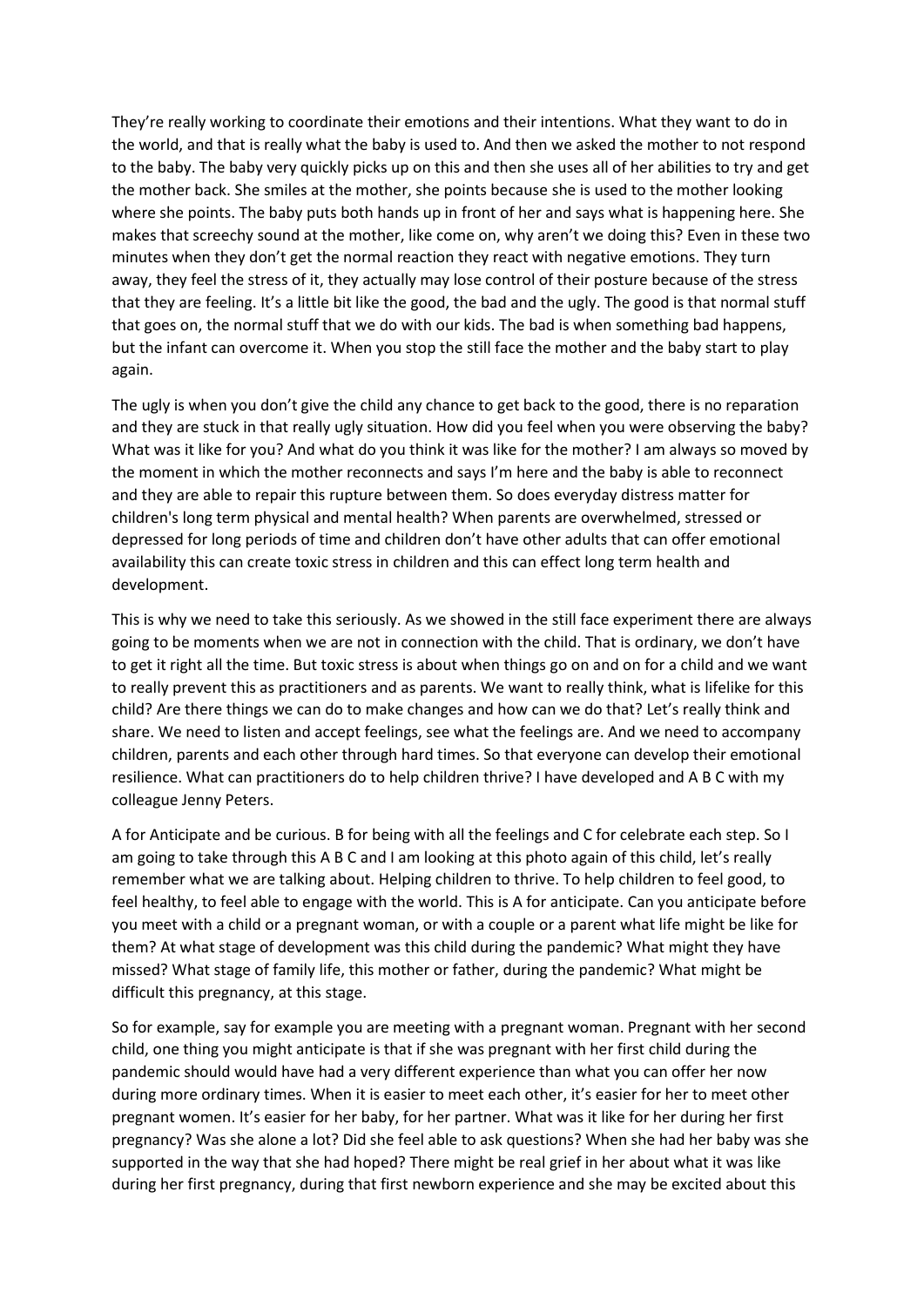pregnancy. She may be looking forward to the difference but she may be carrying a mixture of feelings. Grief about how it was before for her first child, but also curiosity and excitement about the second. That's okay, you can hold both as her practitioner. Be curious, what is life like for you right now? You might ask a parent, you might think with a child. What was it like for you and your family during the pandemic? Find out about what happened, what is the story for this child, this parent. What were the losses? What were the gains? What was positive as well. Find ways of listening through stories, through books, through art, through games.

Encourage children and adults ways of remember and marking anniversaries with a special ritual. It is important to make space for grief, we need to make space for grief and sadness and as practitioners we can help parents to do that when they want to and when they are ready. For some that won't be for a while for others you will see an opportunity to allow that. B for Being with all the feelings. Have a look now at all these pictures. There are some really gorgeous expressions on these faces. Both children, adults, parents, babies. All the different feelings of joy, excitement, jumping in a puddle. Despondency, of curiosity, of joy. Can we be with all the feelings that might be there at the same time with a child or an adult. Knowing that's also how we can feel as parents and feel that as practitioners we often have mixed feelings. And that is okay, we can accept all of them. To say a little more about being with, the reason for being with a child's feelings is that it helps them to organise their feelings. It helps them to process them, it helps them to know that the feelings are not dangerous.

They might be really strong, but the feelings are okay. We can help them know that they can get through the other side and feel accompanied and looked after and that is the same for an adult you might meet with. Can you really say, how are you? And really listen to the response and give the feeling to that adult, to that parent. That you are strong enough today. That you are bigger, stronger, wiser, kind and you can hear really how they are feeling. Here is what one mum said to me, as advice she would give to us as practitioners. As a parent I want to meet someone who is not going to give me advice, but is going to listen to me. Someone who will be an ear rather than a checklist. Don't even ask if I am breastfeeding, look at the baby and look at me. Be present and available, do the box checking with the reverse approach. Come at the questions from a different angle. It is a relationship that you are building. It takes time. Don't sign me off too quick, I need to know that you are there. Just in case I need you. So this is C for celebrate the small steps. Each child is unique. There is no right or wrong speed. Can we go at their pace? This is a really big one. Can we go at the pace of each child and accept where they are at with their development and what they need. When we are building a tower of blocks you can't put the third block in before you put in the second, before you put in the first. Can we go one step at a time. Each person has their own life story up to this point. It can take a long time to trust a midwife, a health visitor, care giver or a teacher when we have difficult or traumatic experiences. Can we accept what a particular parent is able to manage. Little by little. If in doubt, take time to listen and build the relationship.

Health and development will follow. It really will. Some mothers and fathers and children will be really struggling. And will need more support, we know that. Reach out and consult with specialist services if needed but always ask and always reach out what might be possible. Things can change for the better with help. There may be things that you are unaware of for a particular parent or family or for a colleague. Reach out and talk about it, see what is there. Finally dear parents and practitioners, good enough is, well, good enough. Always remember, no matter how it feels you are enough as you are, said the horse, more than enough. Sometimes said the horse, sometimes what the boy said, sometimes just getting up and carrying on is brave and magnificent. Good enough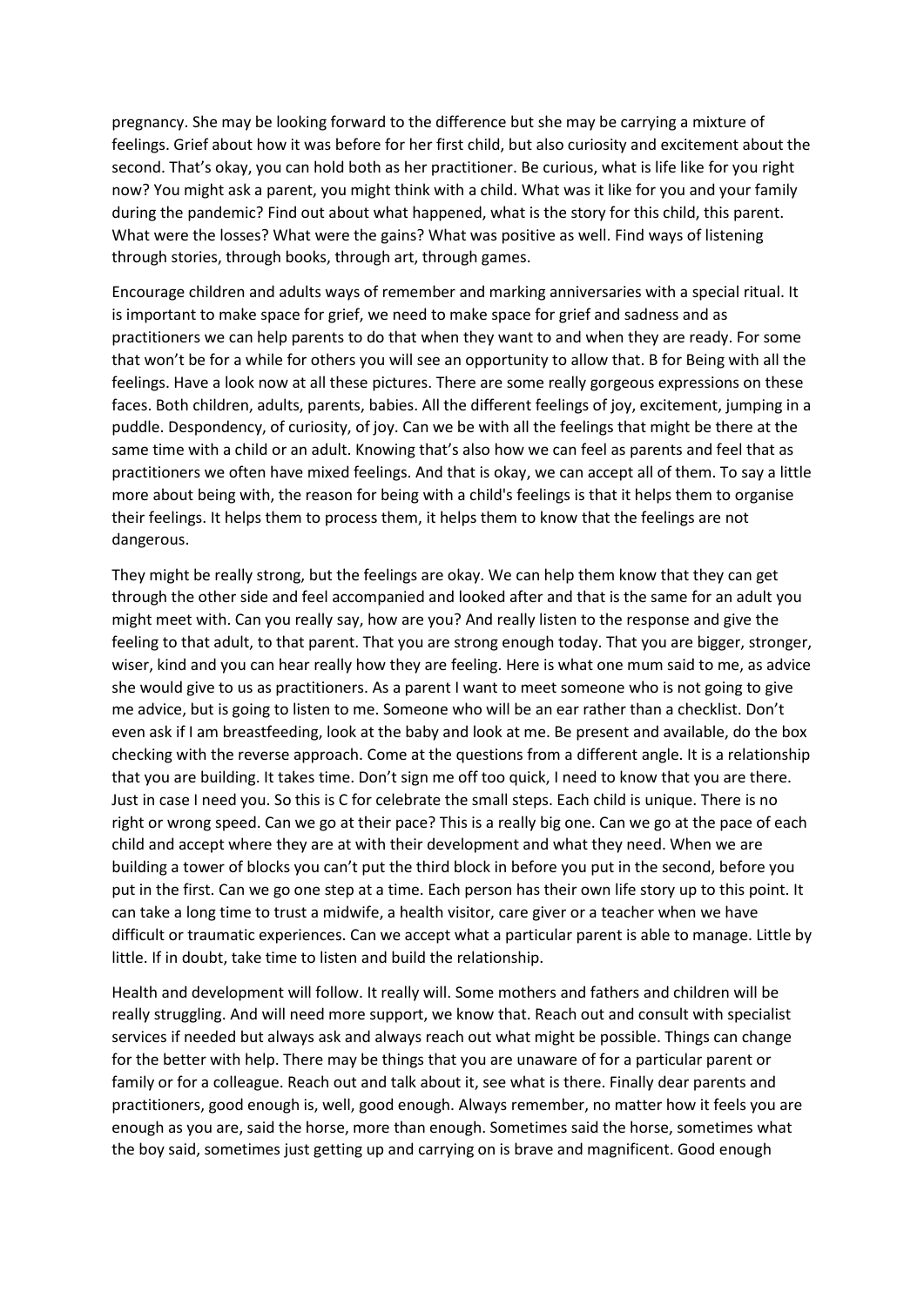parenting means that we don't need to be perfect, children don't need perfection. They need us as parents and practitioners to be trying, to be creative, to be persevering.

A message particularly to you as practitioners, with all that we have been talking about with this presentation. Remember that your needs, your emotional needs are just as important if you are going to be those hands around a family, around a child. What do you need? Who can support you? Who can be your hands? Who can accompany you with all the feelings that you have in relation to the pandemic? The lockdown and ordinary life. Take a moment to reflect and see what you need for yourself and reach out and see in what ways those needs can be met. Here are some reports and relevant resources that you may be interested in if you want to find out more about the ideas that I have been sharing, thank you.

### Kathryn Hollins link between videos (two)

**Kathryn Hollins:** We are going to take you on a journey now. A journey through childhood and parenthood. From when a woman experiences pregnancy right the way through to a child's experience in primary school. When you meet with a child or parent at any stage of this journey, what do they need from you? That is our question. Let's start our journey in pregnancy. Many mums have found it lonely and hard being pregnant during lockdown, especially with first babies. Let's listen to Rachel and Frankie how crucial a good relationship between a mum and midwife is.

### Midwife Frankie in conversation with new mum Rachel

**Frankie:** Hello I am Frankie and I am a midwife and I am here with Rachel, a new mum who had a baby in the pandemic and we are going to talk to you a little bit about what that has been like. So Rachel, what was it like to have a baby in the pandemic?

Rachel: It was, it was actually better than what I thought it would be. Antenatally I was in and out of hospital for various reasons but everyone was lovely but even though the visiting restrictions were in place and everything was fine even though I was in and out quite a lot.

**Frankie:** Would you say that you accessed the hospital as you would pre-pandemic or did COVID worry you about coming to the hospital at all?

**Rachel:** No I think pre-pandemic I used the triage like anyway, which I did for this pregnancy as well and I was told to either come into the hospital or stay put so that actually stayed the same. And then what was it like when you came into have your baby? It was actually unexpected when I had Genevieve, she was born early and luckily my partner was able to come in as it was in theatre. Not much seemed that different as everyone was in PPE when I had previous births, as I have had 2 previous births in theatre. So it didn't seem different, my partner was there and everyone was wearing PPE.

**Frankie:** And then what about on the postnatal ward? Because obviously that was quite different in terms of visiting.

**Rachel:** Yeah so, it was strange with my partner having to go home, but it was nice that we were able to facetime when I needed to speak to people at home and my family and the discharge was kept together really well, it was quite quick. As soon as myself and Genevieve were Ready to go home, we had seen all the doctors and we were discharged quite quickly, which was so lovely to get home.

**Frankie:** And how was it for you? From our point of view it was nice. We saw a lot more women interacting with each other on the postnatal ward, which maybe wouldn't have happened if there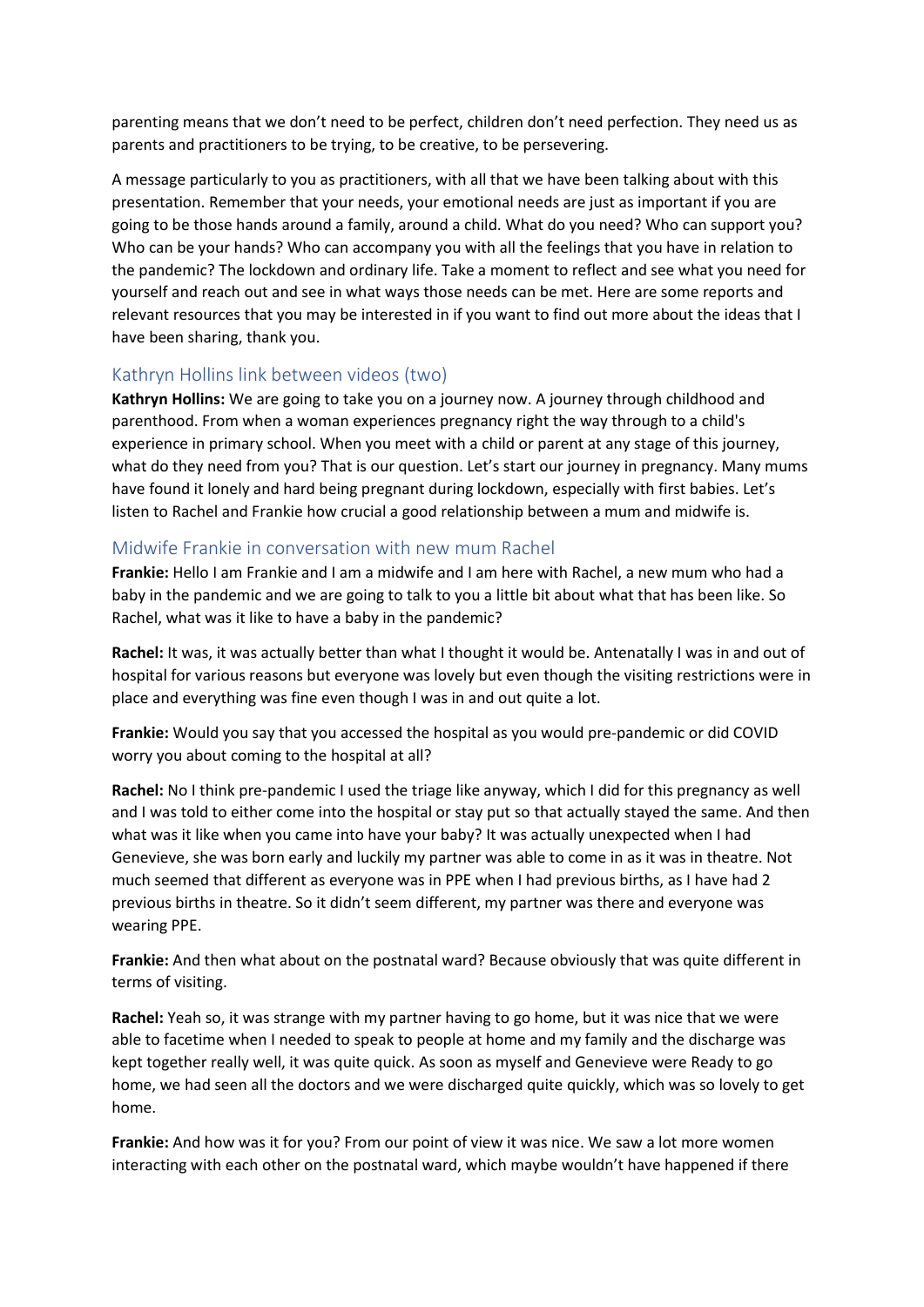were more people there, partners, some men. Curtains are often closed so that was nice. There was that community feel a little bit more and you would overhear women that had had babies before talking to women that hadn't had a baby and sharing little pearls of wisdom so that was really nice. Initially the masks were a bit of a communication barrier. We use our eyes and our mouths a lot to communicate with women so it was making sure we were using enough words and the right words and smiling behind the mask which you can still see, so that women felt reassured and all the other non-verbal communication as well.

### Kathryn Hollins link between videos

**Kathryn Hollins:** Did you notice for this third time mum, that actually she felt okay and she knew how to ask for help with breastfeeding when she needed it, I also loved the way the midwife Frankie talked about sharing and connecting and giving each other pearls of wisdom. For some families COVID rules have meant difficult separation between parents and older sibling, or parents and babies in special care baby units.

Don't underestimate how traumatic this may have been and this may resurface in conversations with you in the months and years ahead. For other newly forming families COVID will have meant losing a grandparent, just the moment when they are needed the most. Don't underestimate the power of simply listening and being with their pain and grief. So we are moving onto our next wonderful video, let's meet Emily and Jo and hear what health visitors are offering to children and families.

# Conversation between Junior Doctor Emily and Jo Neville from the Health Visiting team

**Emily:** Hello, my name is Emily and I am a junior doctor with the NHS and I am a mum of two. I am here today with Jo Neville who is a health visitor and we are going to have a quick chat about the role of the health visitor and how they can support new mums. Especially during the pandemic. So Jo I wondered if we could start off with you telling me what a health visitor is and how they can help support families?

**Jo:** So Health Visitors are trained nurses or midwives and we support families so, mothers who are pregnant, antenatally; and children from birth to the age of 5 (before they go to school) and for mothers and fathers and for all the families emotional health. I think what I found when I had my children is that you sort of expect that all of these answers are going to come to you as an instinct. You know I'm going to know how to breastfeed, I'm going to know when to wean and how to do it and how to encourage them to sleep and it kind of becomes obvious, quite quickly, that those things don't all come naturally and you do have to get help. And I do remember my health visitor being a real wealth of information for me. Certainly for first time parents that transition to parenthood is a huge step.

**Emily:** So Jo, can you tell me what support is available for parents of children under the age of 5 via their health visitor?

**Jo:** I would ask parents to call us on the advice line, no question is a silly question, so please we are there to support you. We have our website, lots of information on there. And in terms of face to face home visits are those still happening through the pandemic. During COVID, particular people haven't been aware that we are offering lots of face to face contacts should they need them. So we're offering everybody a new birth visit. So when mum's had their baby we visit 10-14 postnatally that first visit we can just see how mums are coping, how families are coping. Is feeding going well, are babies putting weight on, are babies developing as they should be and giving that support and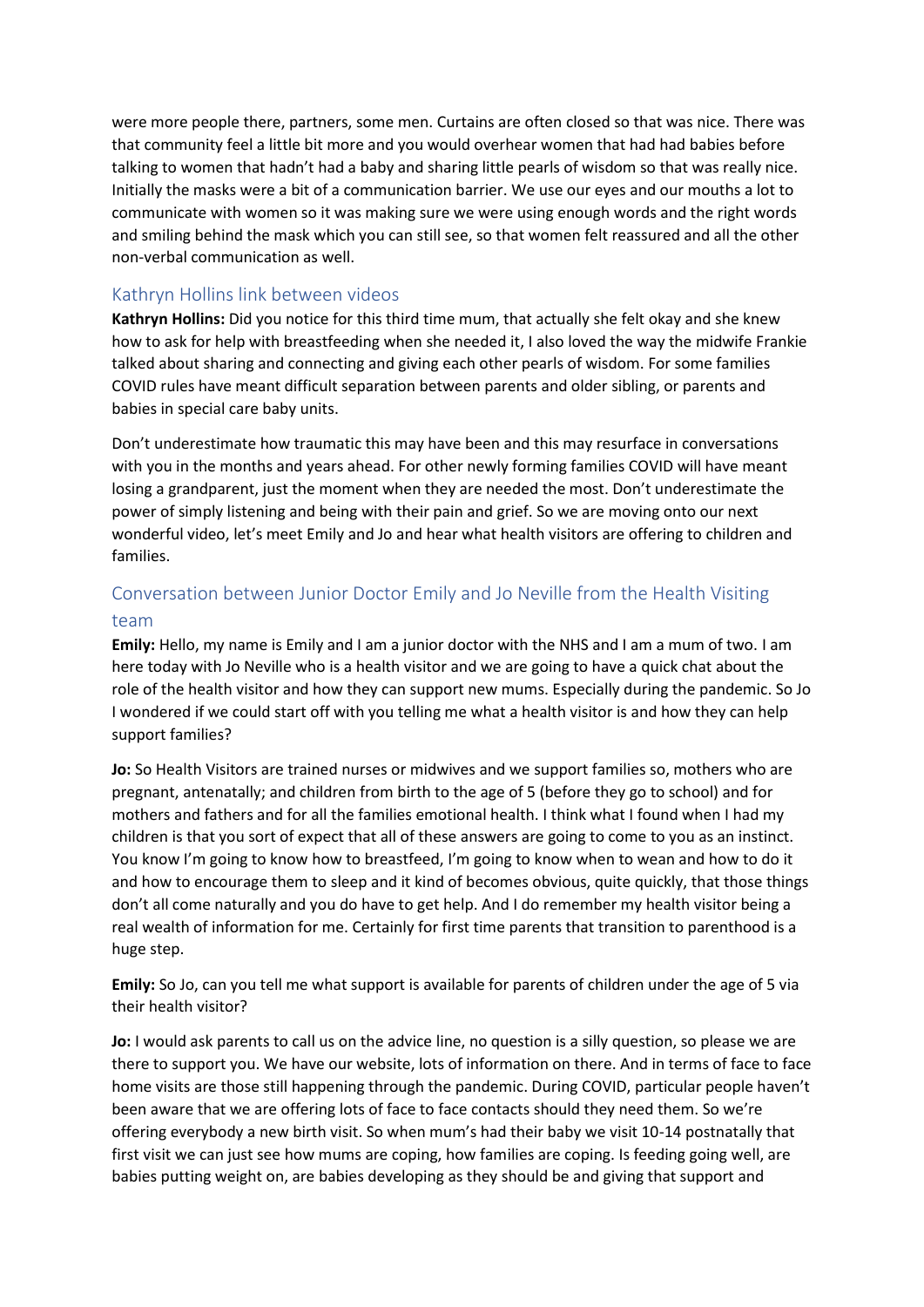reassurance to parents and we also see people face to face in clinics. Our clinics are booked clinics at the moment so we're making sure during COVID that they are safe and we also are using virtual platforms as well for support groups and developmental reviews.

**Emily:** I didn't know about the advice line, so that is a really good thing to kind of point out and I think had I been aware of an advice line I think I definitely would have used it when my kids were little; so it's really nice to know perhaps, because I think in those early weeks going out the house can sometimes be a bit nerve wracking for you know, lots of different reasons. Sometimes it's easier just to pick up the phone. I'd rather be able to tell somebody that it's absolutely fine than them lying awake at night, at 3 o'clock in the morning and worrying. Just that bit of reassurance, then absolutely, that's what we are here for.

### Kathryn Hollins link between videos (three)

**Kathryn Hollins:** How do we show a mum or dad that no question is a silly question? We do it with our calm presence, we do it with our body language. We do it without face, we do it with our warmth. Now we are going to enjoy meeting Damien who is talking with Lucy. Damien shows us beautifully how to go at the pace of a child and the pace of his mother, with wonderful results. I am sure you will enjoy this.

# Conversation between Home Start volunteer Damien and Lucy from the Health Visiting team

**Lucy:** So, Hello, my name is Lucy and I am part of the Elmbridge health visiting team and this is Damien who is a Home Start volunteer. We see every family universally in a community, we work really closely with Home Start by identifying the families that need more support and we would refer the families that identify to Home Start and they would be allocated a volunteer such as Damien who will support to socialise, speak to them, and lots of other things that we can't probably even put into words.

**Damien:** So I am relatively new to Home Start and I went through training 2 years ago, I think it was two years ago. It could possibly be three years ago now with COVID lockdown. It's hard to remember sometimes. We went into lockdown sometime ago and it clearly came with a lot of challenges but it was very clear that the families needed us more at that point than they had done before and I suppose we were really quite reliant on our visits to them. Which by this stage, we were calling it walk and talk so we were outdoors. The family that I am supporting, a young lady and her son Hudson they love the outdoors as well so it made it so much easier and we can literally walk and talk.

To talk about some of the challenges that Hudson has, he is only four years old. He has problems with communication, he is the most darling smiley little boy you could come across and he is so much fun to be with and he clearly enjoys being with his mum and me as well. Hudson has just started primary school which he finds difficult. He is very anxious, his communication really is almost monosyllabic so you can ask him a question but he can't answer you. He can smile and he can copy you and sometimes he will just repeat the same words over and over again. Mum tells me that Hudson really looks forward to our visits, which is really gratifying. Because sometimes you wonder whether you are doing the right things and giving them the right support and if it is having an impact and making a difference which is effectively what we are there to do. So it was great a couple of weeks ago, we were out walking, three of us. And we thought about whether we could see if we could separate Hudson from mum because he is with her twenty four seven, she is his world and he gets really anxious when she is not there or when he is faced with a new situation. So when we were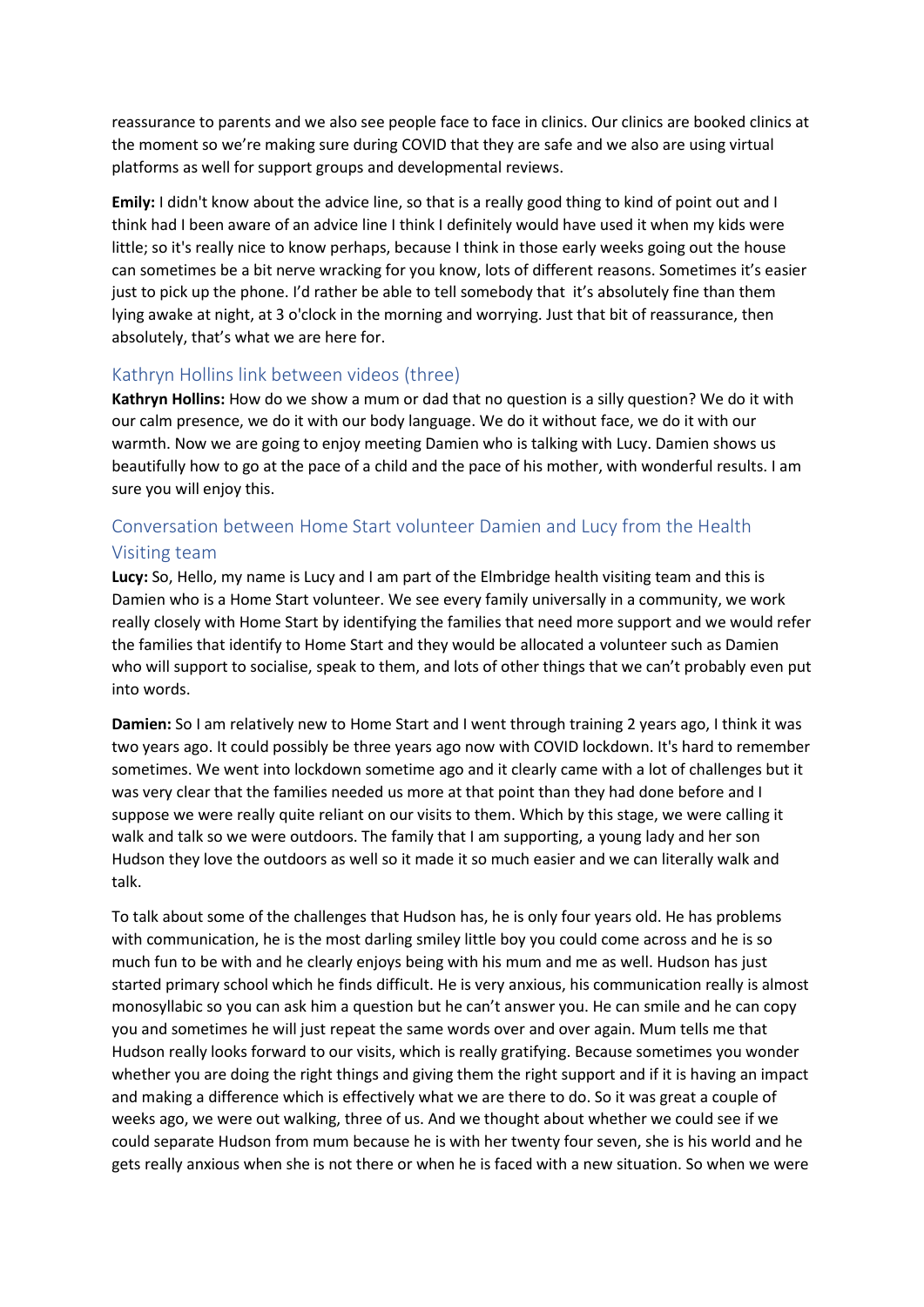walking in the woods as we generally do, I asked Hudson if he would like to go for a walk with me and he said yes he would. He looked at mum and indicated that she should sit on a log and wait there and then he took my hand and we walked off down the path, through the woods. I stopped with him every now and then and said Hudson do you want to go back and went no, no and pointed forward. So we kept going and we ended up about a quarter of a mile down the track and then it really was time to head back, which we did. But it's those sort of little indicators that tell you that he is becoming more confident, that he can separate from mum and that we are on the right track in terms of supporting him.

His speech is becoming better and he can be quite animated at times. We can always tell how anxious he is at the start of a walk and a talk because he brings different toys with him and depending on which toy he brings that tells us how he is feeling today, which is really sweet. So looking out for all of these little signs helps us to help him and understand how he is feeling. I think what is really lovely is that you have given Hudson a safe place to practice some of his communication skills. You have been a figure for him. Which is really important for his own emotional health as well. It sounds like you have been doing a really good job with him.

### Kathryn Hollins link between videos (four)

**Kathryn Hollins:** Isn't that heart warming to listen to. Damien gains the trust of both mum and son. Let's think back to the circle of security and how good relationships form. Hudson is able to go off and explore the world with Damien and he has formed a secure attachment with him. He feels safe, this process with Damien will strengthen the foundation that Hudson has when managing other transitions. Do you remember my long list of hello's and goodbye's that children have to do everyday with so much to navigate. Many children and parents have not had the opportunity to build confidence in new relationships in early years settings because of the pandemic. It will take time, and that is okay.

In fact it is time really well spent to help children to thrive. Did you also notice how Hudson showed how he was feeling by bringing different toys to Damien. Could this help with a child that you are working with to manage the transition from home. We are going to, during this webinar, share a link to Surrey's very lovely Time For Kids principles. Do get involved with those as they pinpoint what children need including a trusting relationship and being able to share your story, just as we saw with Damien and hudson. We are now going to move on and hear from Sally and she is speaking about the therapy services with lots of useful information and tips.

#### Sally Rodgers presentation on therapy services

**Sally:** Hello, I'm Sally Rodgers and I am speaking on behalf of the paediatric therapies team for children and family health Surrey. We include physiotherapy, occupational therapy and speech and language therapy. Like many of you in early years we have been busy during the last year supporting children and families and we have been really lucky and fortunate in Surrey that nearly all of our therapy teams have been able to continue working with families rather than being deployed to other areas of the NHS. This means that we have been offering phone calls and video calls and we have been seeing the top priority children face to face, using PPE.

Thankfully we were already well set up on our children and family health service website with resource packs and advice sheets and links to useful websites beforehand. In the early days of lockdown in speech and language therapy and occupation therapy we put our training slides for parents on YouTube and recorded our voice over the slides. And then we also created some rough and ready therapy ideas and put those on YouTube as well. We offered video calls with many families and these provided a really good opportunity to engage with them in the home setting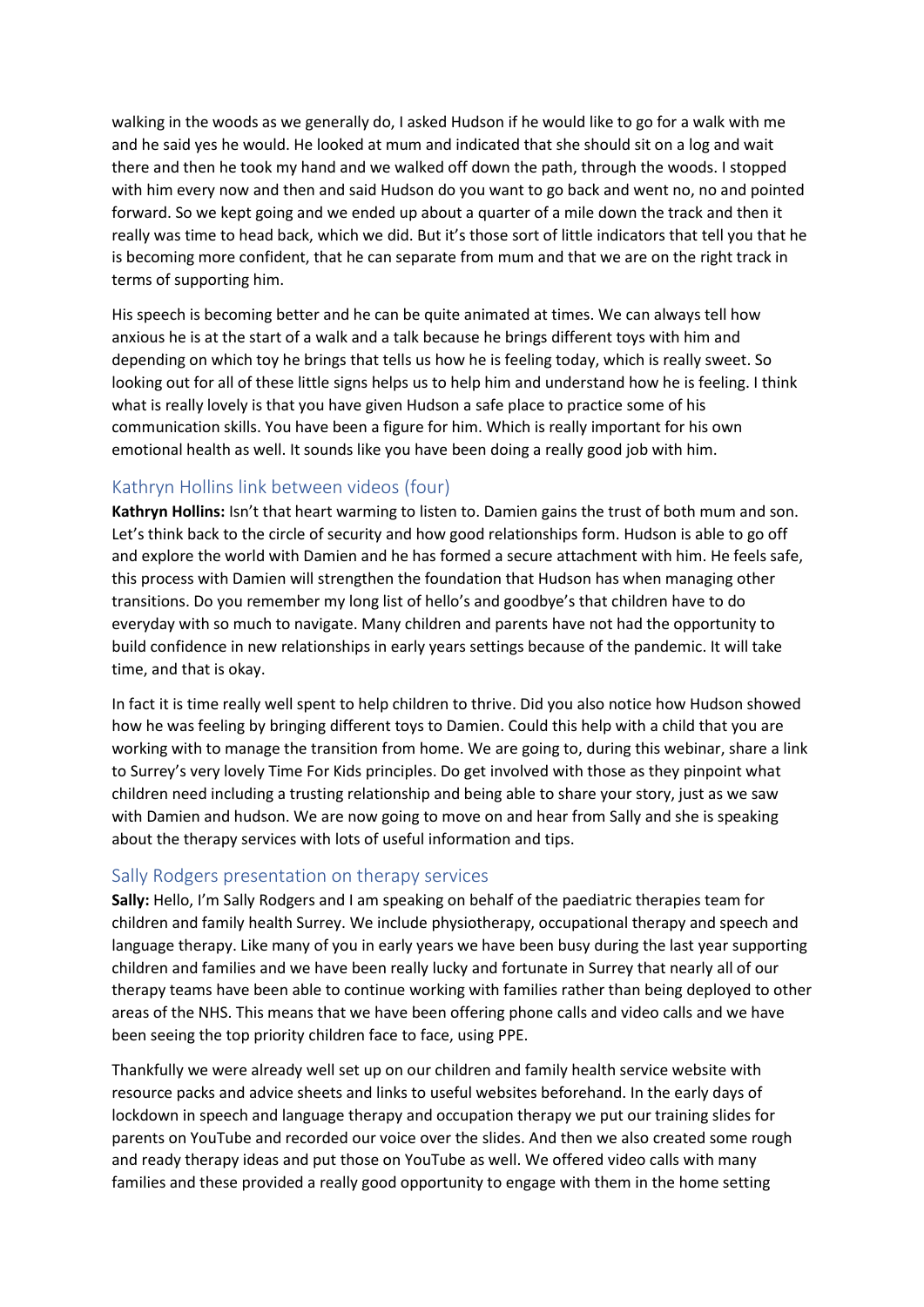where children feel most comfortable with their own toys. Some families found this hard, and some clinicians. They found this hard if they were trying to do activities with children on the call and also if they were juggling homeschooling with older children. So instead some parents preferred to send us videos of how their children were doing, so that worked out well as well.

On our website, which I hope you all know. We have updated our physio advice sheets. Please check these out if you are concerned about a child's development of their physical skills, of their crawling, or if they're a toe walker or lots of other reasons. There is information on the importance of tummy time for babies and what physios think about baby walkers and lots of other information. We have updated our speech and language therapy early years resource packs as well, these have lots of information on how to help children's attention, listening, play, language, speech and social skills. WE have also included a section on speech anxiety on children not wanting to speak and children learning more than one language.

There are also colourful sheets about using approaches like intensive interaction to build a child's early communication skills and using objects of reference to support the understanding of routines. We have also created a new webpage to support with speech and language tips for children starting in reception in September also we continue to offer our occupational therapy helpline on Tuesday and Thursday afternoons, please contact us if you want to talk to us about a concern for how a child is functioning in their day to day life. We are happy to hear even about little concerns you have. We have also seen concern highlighted in the news recently about children's speech and language skills being affected by the lockdown. We recognise that every child and families situation is different and we really have appreciated all of the work that the nursery settings have done during lockdown as we can really see how well this has benefited children and families. We know that you all have your developmental checklists regarding typical stages of development for speech, language and social skills and we're very happy for you to direct families to the I can talk in point progress checker website to reassure parents if you feel they need some extra information. And also remember the BBC tiny happy people website if you need some fresh ideas about supporting children's communication skills.

Something else that's positive that has come out of working more virtually is being able to link up so much more easily with our early years partners. We have been able to deliver training via zoom to the voluntary sector on speech language and communication strategies and we are also delivering training to Early Years settings with Pippa Gray's team so look for these, I know one that has happened already so I hope that there are some more dates out there. In some way though we do know that many of us have had enough of relying on technology to share information and make contact with people.

Our therapy teams have also experienced how odd it has been to have regular face to face contact with people on a professional level (using PPE) but not sure people from their own families for important occasions like Christmas and birthdays. We are feeling different about coming out of lockdown and that in order to be our best professional selves, positive selves both with parents and children that we need to look after ourselves too. Our therapy teams have learnt lots during lockdown about different ways that we can work with families and some of those ways we are going to continue with if that works but we definitely want to get back to more face to face, which I know we are doing more of now. We look forward to seeing you again in person if we haven't done so already. Alright, thank you.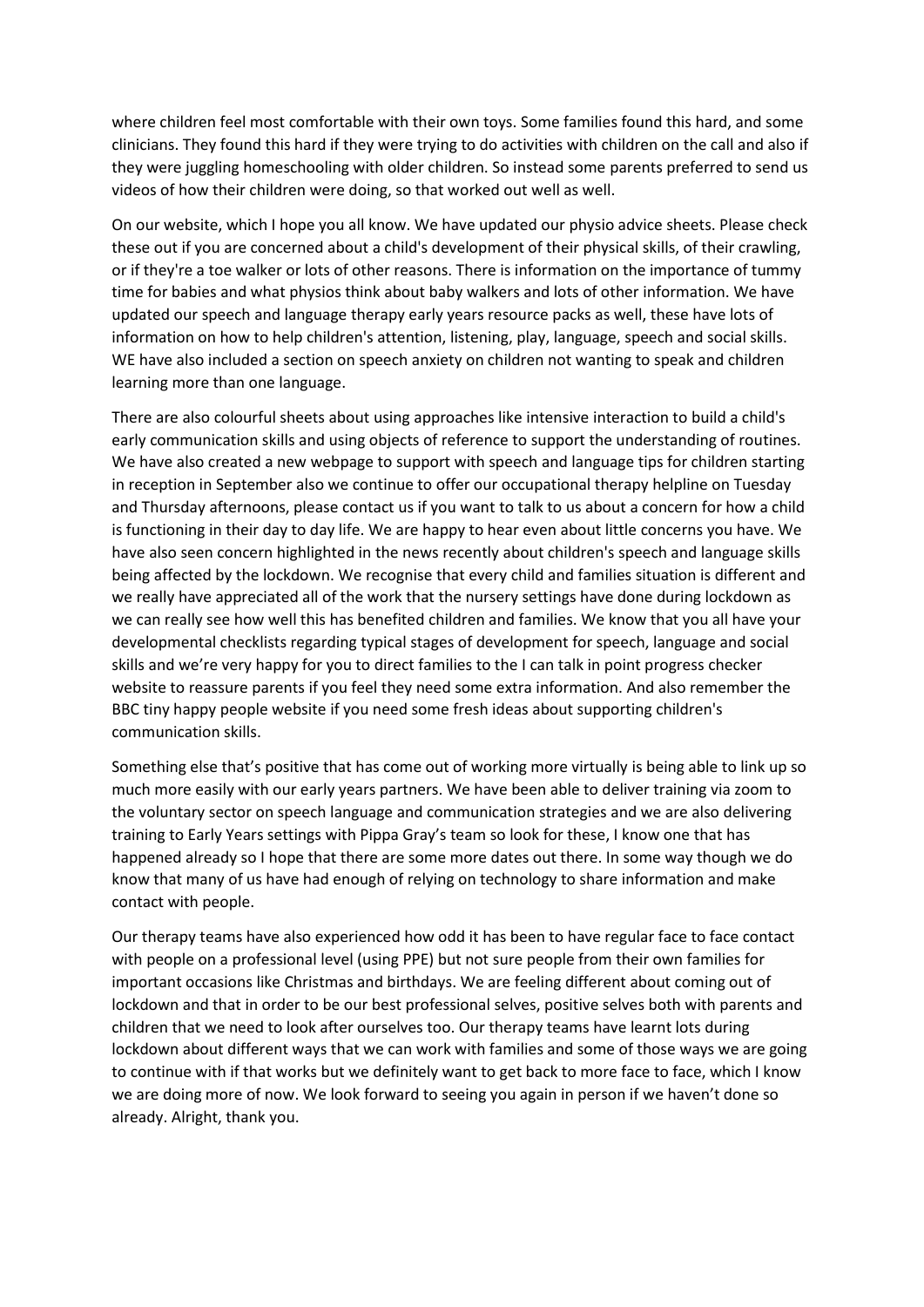### Kathryn Hollins link between videos (five)

**Kathryn Hollins:** Thank you Sally and a good reminder that we need to look after ourselves, remember if you are working with a family who has children with additional needs that the pandemic was probably especially difficult for those families and they will still be in the thick of that impact right now. Be kind, make allowances for their frustrations. They will be exhausted and spent. Can you lighten their load in any way? Can you reassure them that things can and will get better? All parents will feel ashamed about how they behaved towards their children at one time or another. Guilt comes with the job title. Can you remind parents and yourself that we can start again tomorrow and that all is not ruined. Now let's move on and meet a toddler group. Imagine a toddler and his or her parents experience during lockdown. We're going to meet Anika and Alex. Listen out for the team's amazingly creative ideas for how to work with families and build relationships.

# Conversation between Anika Wilson at Surrey Youth Focus and Alex Sanderson at St. Mary's church and toddler group

**Anika:** Hello there, my name is Anika Wilson I work for a local collaboration charity called Surrey Youth Focus. We work with children, youth charities and public sector agencies to help improve the lives of children and young people in Surrey and it is my great pleasure to introduce Alex Sanderson to you. Alex, do you just want to say a little bit about who you are and what you do.

**Alex:** Sure, so my name is Alex Sanderson and I work for St. Mary's church which is the parish church in Ash Vale. In my role as project officer I have various duties, what's relevant to today is that I run two toddler groups and messy church. Through COVID we have also done food parcels to families that we support.

**Anika:** And so could you just tell us what some of the challenges have been through this last year. Either new challenges or challenges that were already there but made more difficult because of COVID.

**Alex:** When Covid hit we were desperate to keep in contact with those families and make sure that they were okay. Keeping in contact was a problem. As you can imagine the families that were the ones who were most financially affected didn't have any kind of safety net. They perhaps didn't even have the technology to Zoom even if they had chosen to do that. Some families we found that the virtual contact really worked, with some it really didn't. So what did you do to help support children and families whether that is practically or emotionally during the last year. Well it was certainly a challenging time and I think immediately what we tried to do was replace what we had had to close and replace it with an alternative.

So we started by replacing the toddler group with a toddler Zoom with stories and songs and actually it was quite interesting as the vicar had decided to call the community together and feel part of something by ringing the church bell everyday in lockdown at 12 and at 6 so we timed out toddler zoom to finish when the bell was ringing so we all joined in. The vicar zoomed in and rang the bell from church and we were all shaking all we had at home, bells, keys, pans, whatever. And the children absolutely loved feeling part of something and I did hear parents on other days that were not toddler zoom days the children would come running in when they heard the bells to tell them it was lunch time.

So it gave us shape to the day and it helped people feel part of something. We replaced messy play initially with a Zoom but it didn't work so well over Zoom. So we then did trials and we did doorstep kits and we have really grown that, I think we gave out about 60 kits at the last one. So I would really encourage people to give that a go if you haven't already. We did a lot of doorstep visits, pastoral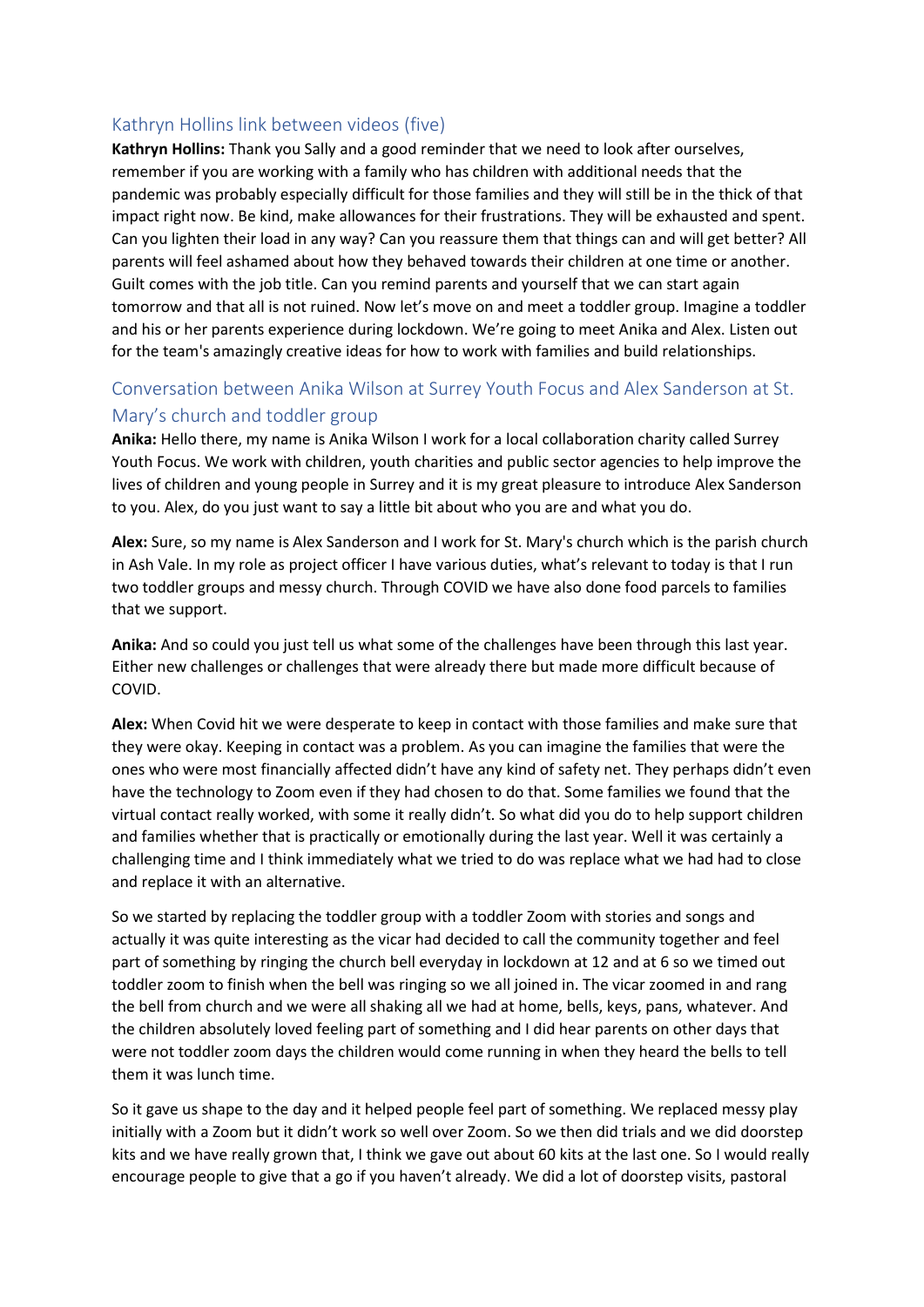visits, walks up and down the canal just to help parents feel that they were being supported as well. And then having listened to the feedback and gauge what people really were we added a coffee Zoom for parents and carers and they absolutely loved that. In fact they were more appreciative of the coffee chat Zoom than they were of the toddler Zoom.

So that was a really great way to connect. Something that is probably a bit unique to St. Marys is that reverend Neil Lambert built a pizza oven in his garden and as soon as takeaways were allowed again we had people booking time slots for people to come into the garden as part of their trail or their messy church experience to come and have pizza which again was a lovely way to connect with people but also to feed families as well. So yeah we had a lot of fun. And so as things begin to open up again and other groups begin to meet back in person are there any practical tips or ideas that you could share? I think people can really over complicate things and at the moment we are allowed fifteen people either outdoors or indoors depending on what type of group it is and I must admit that even the bookings are very simple.

Text me, book a 6-week slot, you're in. And small is beautiful, we don't need to have a thousand toys that we then need to clean. My little toddler group is having a 6 week garden project to keep things outdoors, keep it nice and safe. There is no shared equipment. I have taught them how to make shovels out of an old milk carton so they each have their own and we are getting involved with planting things outdoors rather than having lots of equipment.

I think if there is one thing that I have learned it's that the depth of conversation and the relationship is the biggest thing. In some ways it's not important what the activity is, what is important is that we give people the opportunity to talk to us and the opportunity to talk to each other and somewhere to just be and reform those connections and those friendships that they have been missing so badly.

#### Kathryn Hollins link between videos (six)

**Kathryn Hollins:** I love the bells. We all need familiar rhythms to give shape to our days, it helps us and our children feel safe. Did you notice that keeping it simple is good enough, it is good enough. If you want to try something new with parents that you are working with whatever your role reaches out. Give it a try, it is worth it.

Good relationships between parents and practitioners is what helps children to thrive. Our final two videos, which we are going to play one after the other, come from early years settings and a primary school. Listen out for the celar priority given by these teachers to the need to attend the children's emotional and social development. That is the building block for all learning and that is what they are doing, day by day. Also listen to the early years projects which are being developed in response to children's needs after the lockdown.

#### Conversation between Horsell Village School and Peter Pan Nursery and Forest School

**Tara:** My name is Tara May and interim deputy head teacher at the Horsell Village School.

**Jane:** Hi my name is Jane Reeve and I am the Headteacher at the Horsell Village School.

**Sue:** Hi my name is Sue Lewis and I am the manager of Peter Pan Nursery and Forest School.

**Kathy:** My name is Kathy Guy and I am the deputy manager and SENCO at the Peter Pan Nursery and Forest School.

**Tara:** So one of the first things that I think we noticed was the communication and language from the children and particularly the personal and social emotional development. That has been a big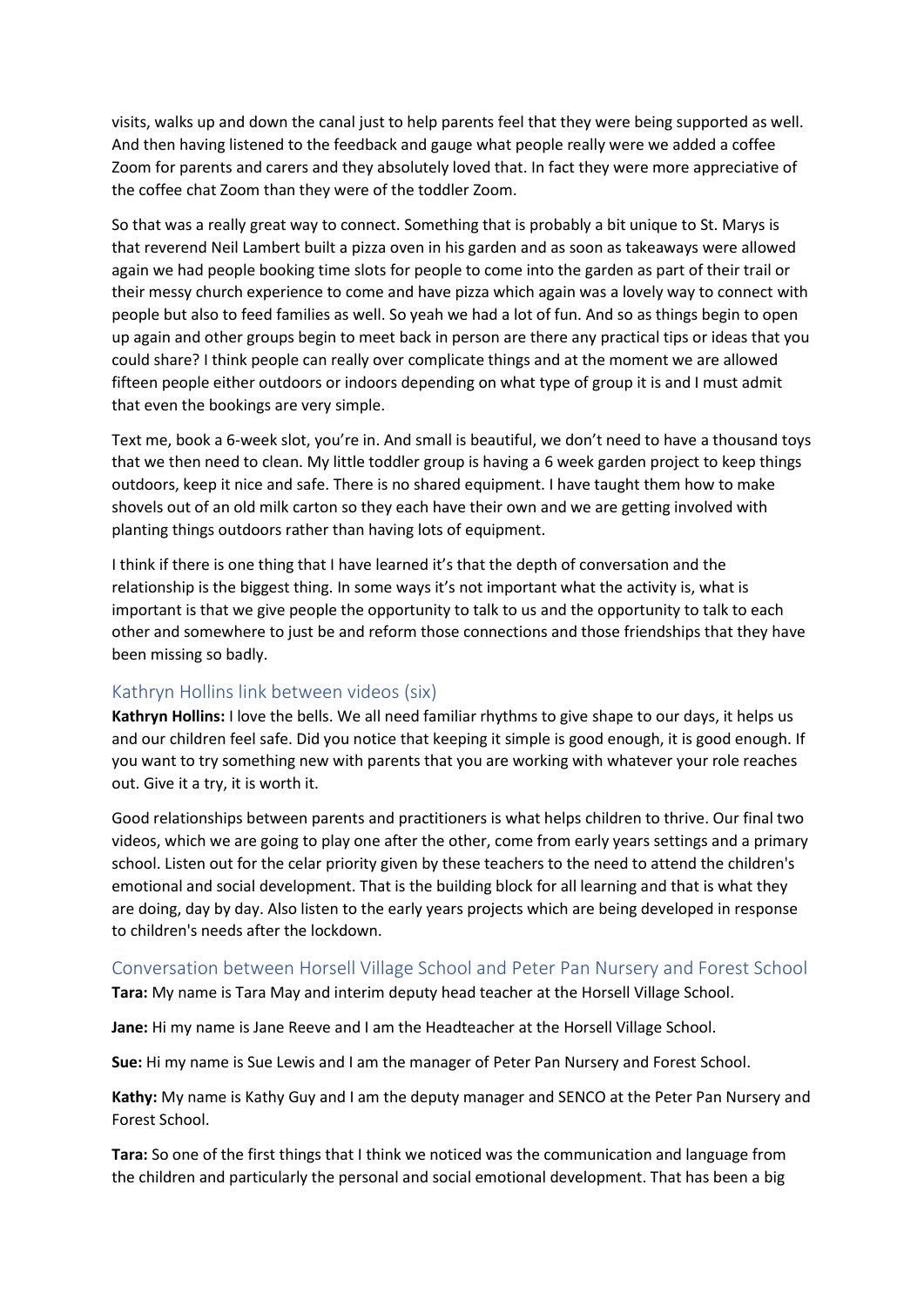focus of ours since coming back, particularly for reception, but also for the whole school right up and until year 2 for us. We had a big focus on wellbeing and readjusting back into making friends and what those friendships look like and things that we could do to support them in readjusting back into school life.

**Kathy:** Yeah I think the biggest thing is to really establish that sense of community we tried to keep it going during lockdown using a variety of different strategies that we put in place. Our well being phone calls and discussions with parents happened quite frequently and through our teacher videos so they could obviously still see us. But now coming back from lockdown it's about looking at how we can establish that sense of belonging, that sense of community. So we planned in quite a long transition to support them coming back in.

**Tara:** So for us, the only time we were completely locked down was last June, other than that we have been running all the way through but I would say that initially those children came back after that first lockdown they were really excited to be back. And it's only as time has gone have we noticed the differences in the personal, social and emotional development in their need to have adults.

They are seeking that connection. They are looking for adults to be involved in their play and they are less able to play independently with others and they are needing the adult support and that adult modelling.

**Kathy:** That is definitely true, that first term after the original lockdown it was really joyful, it was really lovely. They were literally skipping and waving and really excited to see all their friends and I think we have seen over time those social skills have needed a lot of work. We have been doing a lot of modelling, a lot of staff needing to be in the play and modelling that social interaction. I think it's that self regulation as well.

**Sue:** So, as time went on as you say, we found out that children kind of reverted back to being either happy or sad but obviously we know that there is an awful lot of emotions in between all that and actually helping them with the strategies to help them self regulate has been a considerable amount of focus. And there was, which I think is on the same kind of theme, that we had a lot of our little children need to almost constantly check in with adults. Needing validation and needing to have an adult sort of, to comment and see what they are doing and to notice. So because we have kept the parents at arms length they have had to come in and be more independent about hanging up their things, knowing where their stuff is. Putting their wellies on the wrack and all of those sorts of things and they have been able to flourish doing that.

**Jane:** And the handwashing, and reminding each other about the handwashing. We have done a lot on wellbeing and promoting wellbeing and mindfulness and we have done a lot through our recorded assemblies so our parents could really see how we teach that with the children and they could join in with the language we use with the children so that we recognise feelings and how you can deal with those feelings and I think that was supportive of parents so that they could see the modeling to parents and we have had really good feedback from parents when they have returned to say that what you were doing was really supportive and we could see exactly what you were doing and the focus on mental health and wellbeing which is always very important.

It's only strengthened that link between school and home and home and school but also to able to teach those children those strategies so if there are moments when they are outside in the playground or in the classroom and they are struggling with those social interactions or even just struggling with a piece of work it is kind of those self help strategies so we have been teaching them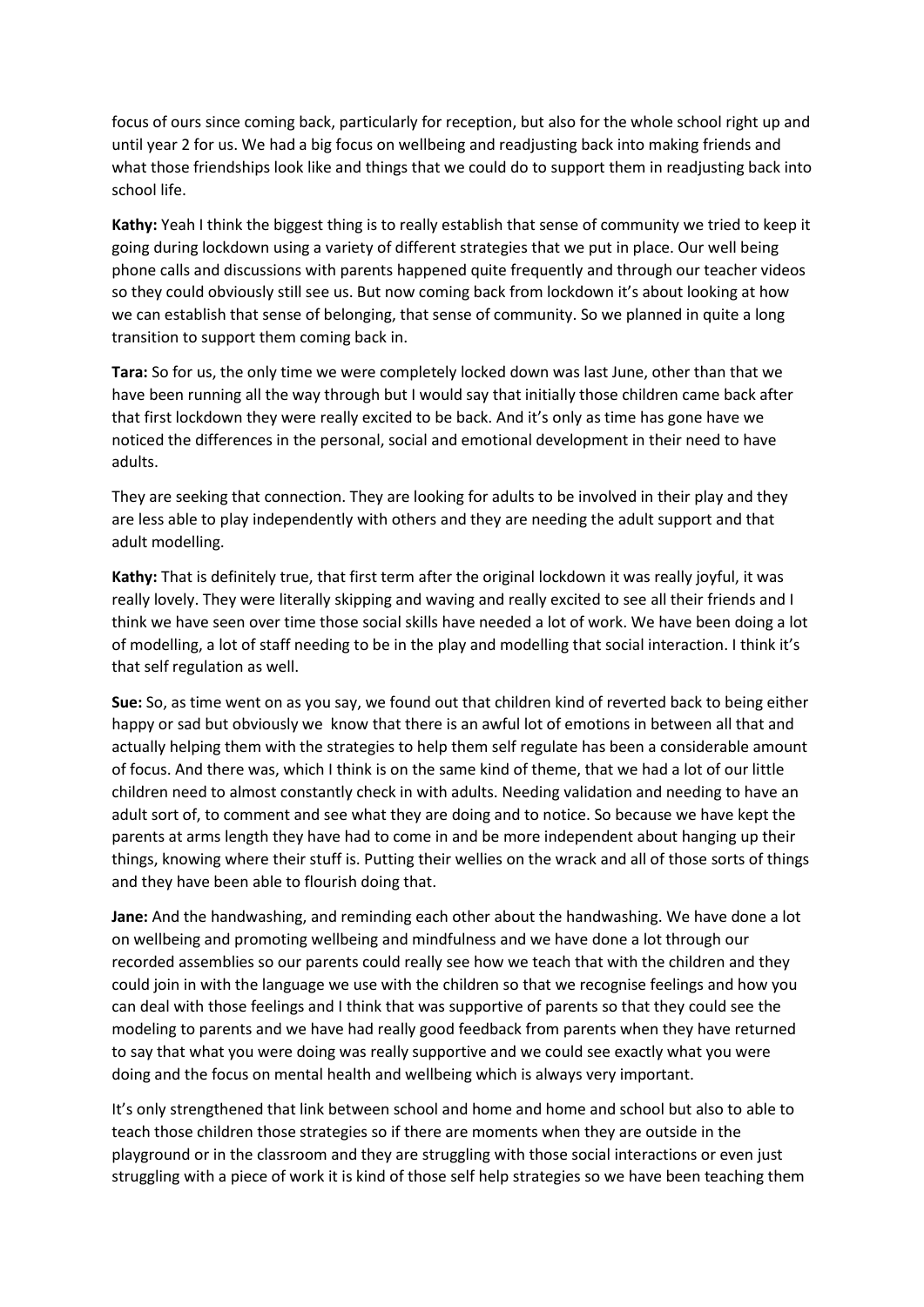deep breathing techniques. I have used a lot of language recently that there are people to help you but also there are things that you can do to help you and that you're validating their emotion that it's okay to feel angry or that it's okay to feel sad but let's find a way to manage it together.

## Pippa Gray and Wendy Simpson update on Early Years surveys and projects

**Pippa:** Hello everybody my name is Pippa Gray and I am Surrey County Councils Early Years manager. I lead the early years educational effectiveness team who are responsible for quality across the sector and supporting settings to ensure that they meet the needs of all of their children.

**Wendy:** Hi, my name is Wendy Simpson and I am the senior Early Years Advisor in the North West of Surrey and I work alongside Pippa.

**Pippa:** We want to talk to you today about one of the findings that came from one of the surveys that we carried out regarding the impact of COVID in terms of their learning and development. Within the area of personal, social and emotional development practitioners were most concerned about children's ability to manage their feelings and their behaviour and also making relationships. It is unsurprising when they have had limited social experiences throughout two lockdowns at this point. They are also really concerned about children's communication and language with a particular focus on speaking but also on their listening and attention.

As a result of both the Surveys we have managed to secure some funding to provide two projects, the first one being the THRIVE approach and the second one being Early Talk Boost. The THRIVE approach is a whole setting approach that is grounded in neuroscience, attachment theory and child development. It is designed to support babies and young children to develop healthy and secure attachments which provide the foundations for emotional resilience and healthy stress regulation. We are therefore providing training for 56 Early Years practitioners across Surrey to become THRIVE licensed practitioners.

This training will enhance their skills and knowledge to help ensure that the children in their care develop an emotionally healthy start in life and support all children to become confident. But those children who may be at risk of delay will hopefully accelerate their progress and bridge any gaps in their learning. The second project that we are launching is focused on supporting children communication and language.

We have worked with the well known communications charity ICAN to help the whole of our advisory team in talk boost. Early Talk Boost is a targeted intervention aimed at three and four year old children with delayed language. The aim is that will boost their language skills and narrow the gap between them and their peers.

### Kathryn Hollins link between videos (seven)

**Kathryn Hollins:** Oh I hoped you enjoyed those videos, they are doing such wonderful work. Did you notice that the teachers and the caregivers in both school and nursery have found that children are needing adults to be with them more in their play since the lockdowns think back to the circle of security. These adults have recognised that children need to be held more at the moment and that they need to build their confidence and their trust in the hands of the teachers and the caregivers.

And that means that they will then be able to confidently go out and explore their world again. Whilst at home during the lockdown children will have continued to learn many things. Some good, and some difficult. Our role, whatever their role is, is to be interested and to listen and when the time is right help children to make sense of all their experiences during the pandemic, during any time. This sense making is what helps each of us to thrive.